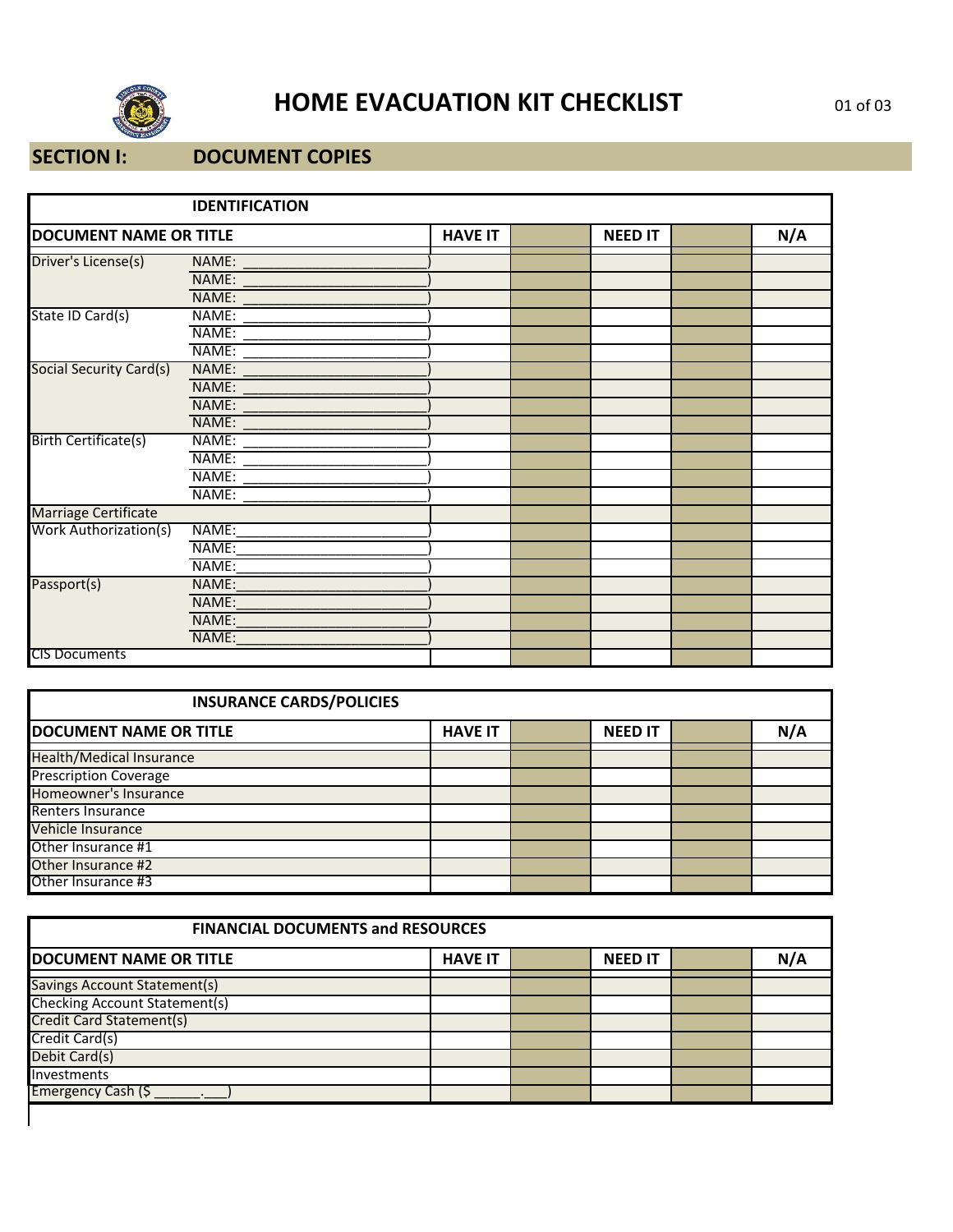

## **HOME EVACUATION KIT CHECKLIST** 02 of 03

|                               | <b>MEDICAL DOCMENTS</b> |                |                |     |
|-------------------------------|-------------------------|----------------|----------------|-----|
| <b>DOCUMENT NAME OR TITLE</b> |                         | <b>HAVE IT</b> | <b>NEED IT</b> | N/A |
| Prescription(s)               | NAME:                   |                |                |     |
|                               | NAME:                   |                |                |     |
|                               | NAME:                   |                |                |     |
|                               | NAME:                   |                |                |     |
| Immunization Records          | NAME:                   |                |                |     |
|                               | NAME:                   |                |                |     |
|                               | NAME:                   |                |                |     |
|                               | NAME:                   |                |                |     |
| Medical Directive(s)          |                         |                |                |     |

| <b>MISCELLANEOUS DOCUMENTS</b>    |                |                |     |
|-----------------------------------|----------------|----------------|-----|
| <b>DOCUMENT NAME OR TITLE</b>     | <b>HAVE IT</b> | <b>NEED IT</b> | N/A |
| Professional/Occupational License |                |                |     |
| <b>Adoption Decree</b>            |                |                |     |
| <b>Foster Care Agreement</b>      |                |                |     |
| <b>Divorce Decree</b>             |                |                |     |
| <b>Child Custody Agreement</b>    |                |                |     |
| Order of Protection               |                |                |     |
| Map                               |                |                |     |
| Will                              |                |                |     |
| Power of Attorney                 |                |                |     |
| Other Document (                  |                |                |     |
| Other Document (                  |                |                |     |

| <b>IMPORTANT CONTACT INFORMATION</b>                     |                                           |               |                   |  |  |  |
|----------------------------------------------------------|-------------------------------------------|---------------|-------------------|--|--|--|
| <b>NAME OF BUSINESS OR INDIVIDUAL</b>                    | <b>RELATIONSHIP or</b><br><b>FUNCTION</b> | <b>E-MAIL</b> | <b>PHONE/CELL</b> |  |  |  |
| $\overline{1}$                                           |                                           |               |                   |  |  |  |
| $\overline{2}$                                           |                                           |               |                   |  |  |  |
| $\overline{3}$                                           |                                           |               |                   |  |  |  |
| 4                                                        |                                           |               |                   |  |  |  |
| 5                                                        |                                           |               |                   |  |  |  |
| 6                                                        |                                           |               |                   |  |  |  |
| 7                                                        |                                           |               |                   |  |  |  |
| $\overline{8}$                                           |                                           |               |                   |  |  |  |
| $\overline{9}$                                           |                                           |               |                   |  |  |  |
|                                                          |                                           |               |                   |  |  |  |
|                                                          |                                           |               |                   |  |  |  |
|                                                          |                                           |               |                   |  |  |  |
|                                                          |                                           |               |                   |  |  |  |
|                                                          |                                           |               |                   |  |  |  |
|                                                          |                                           |               |                   |  |  |  |
| 10<br>11<br>12<br>13<br>14<br>15<br>16<br>17<br>18<br>19 |                                           |               |                   |  |  |  |
|                                                          |                                           |               |                   |  |  |  |
|                                                          |                                           |               |                   |  |  |  |
|                                                          |                                           |               |                   |  |  |  |